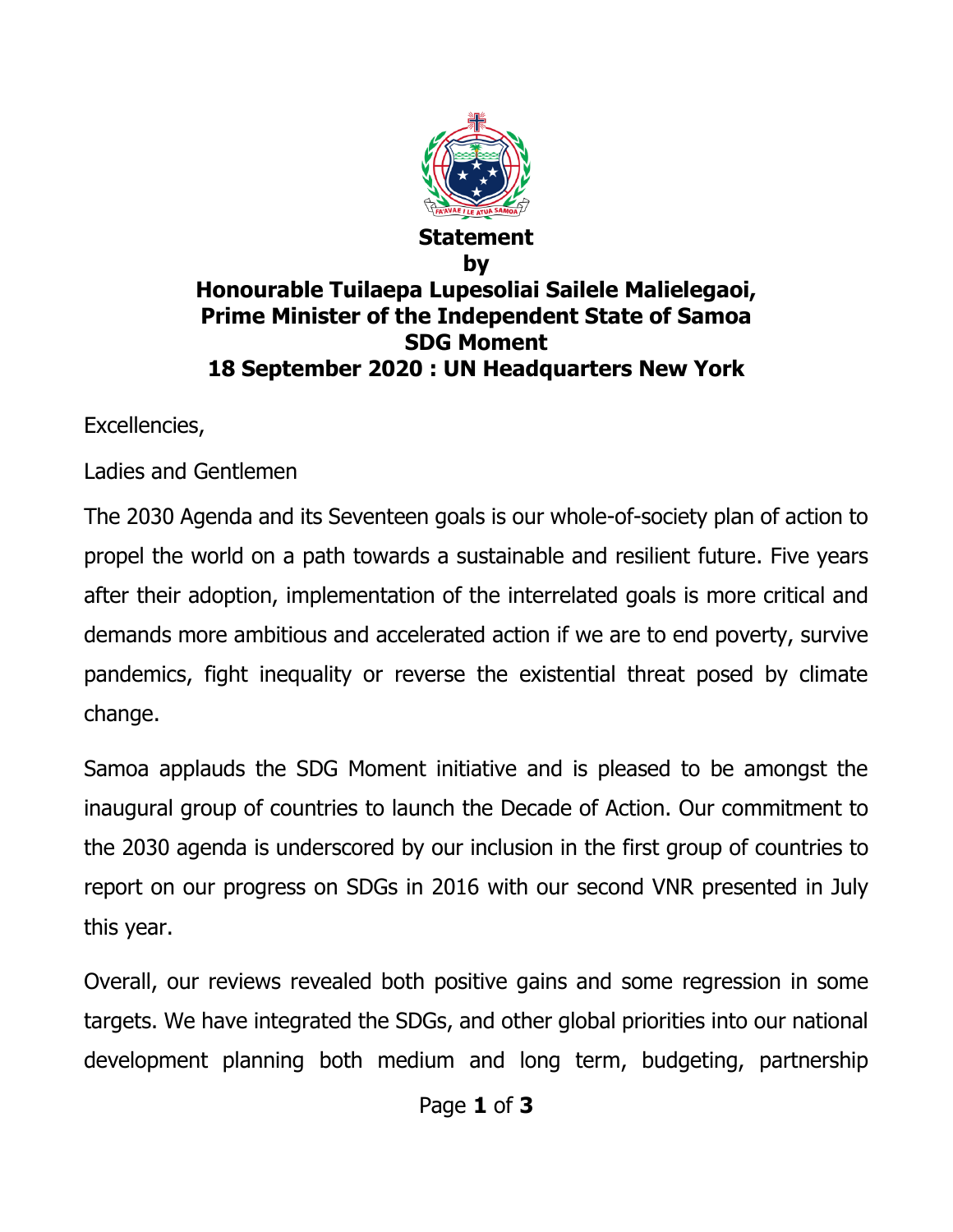arrangements, accountability processes and in alignment with regional planning as well. Data collection and inclusive and effective stakeholder engagement was improved. We are pleased with the progress made in linking SDG implementation efforts with our regional and international commitments, including the Paris Agreement, S.A.M.O.A Pathway, the Pacific Framework for Regionalism, the Human Rights, Disarmament and Environmental Conventions. The linkages are essential to building on synergies and identifying gaps for better prioritization of accelerated action and transformative pathways for implementation.

Nevertheless, we face persistent challenges of limited resources, administrative capacity, skills gaps in data analysis and management. Samoa supports member countries requests to the multilateral system to consider all possible ways to lessen fiscal/debt distress and ensure enhanced resilience. The biggest challenge for Samoa is our increased vulnerability to external shocks, disasters and emerging threats, such as health crises. We are experiencing loss of hard fought gains due to the 2019 measles epidemic and the ongoing COVID-19 situation.

Samoa's ability to develop a strategic response will determine the achievement of many of the SDGs. We are using our Second VNR findings to feed into our new 5 year Strategy for Development, inform the Samoa 2040 Vision and our COVID 19 response. It will also feed into the implementation processes for our human rights treaties.

Finally, government will continue to ensure strong and decisive leadership and strengthen our whole of society approach including through job creation, well